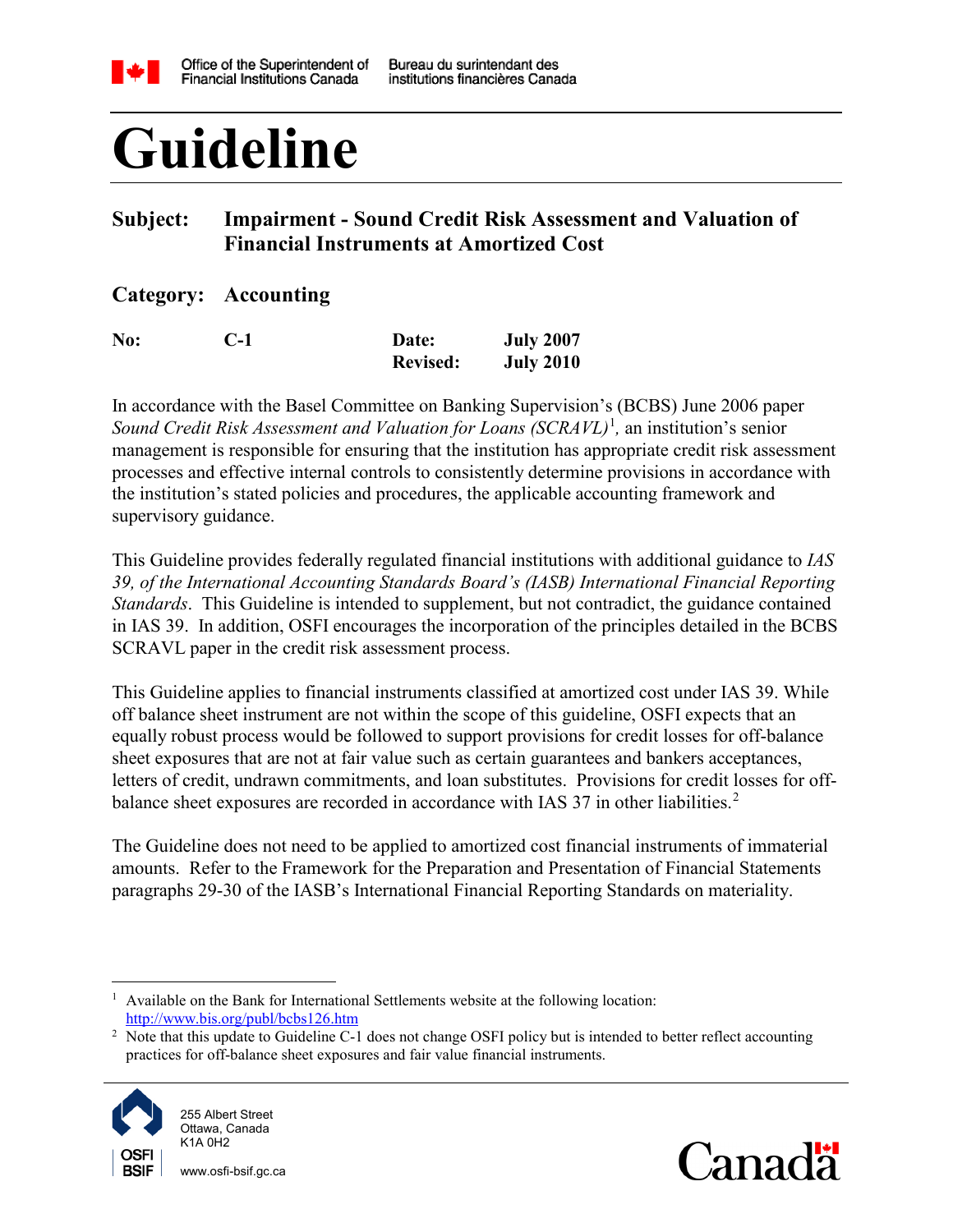#### **Recognition of Impairment**

Impairment should be recognized in accordance with IAS  $39<sup>3</sup>$  $39<sup>3</sup>$  and should consider the loss events detailed therein. Given the loss events described in IFRS (IAS 39.59a-f), and in particular the impact of significant financial difficulty of the issuer or obligor, a breach of contract, such as a default or delinquency in interest or principal payments, and adverse changes in the payment status of borrowers<sup>[4](#page-1-1)</sup>, OSFI considers the below listed conditions to be indicative of non performing status. OSFI further recognizes that the below listed conditions should not limit the earlier recognition of impairment losses incurred in accordance with IAS 39:

- a payment on a deposit with a regulated financial institution or a restructured loan is contractually 90 days in arrears;
- a payment on any other loan (excluding credit card loans) is contractually 90 days in arrears unless the loan is fully secured, the collection of the debt is in process and the collection efforts are reasonably expected to result in repayment of the debt or in restoring it to a current status within 180 days from the date a payment has become contractually in arrears; or
- a payment on any loan is contractually 180 days in arrears. Any credit card loan that has a payment 180 days in arrears should be written off.

These conditions are not considered indicative of non performing status for up to 365 days from the date a loan is contractually in arrears where the loan is guaranteed or insured by the Canadian government (federal or provincial) or a Canadian government agency, the validity of the claim is not in dispute, and as a consequence the loss event does not have an impact on the estimated future cash flows of the amortized cost financial instrument or group of amortized cost financial instruments.

### **Measurement of Impairment**

The measurement of impairment of financial instruments at amortized cost is governed by IFRS's IAS 39 s.58-65 and AG84-AG93.

In reviewing the adequacy of the allowance for impairment of financial instruments held at amortized cost, in each case where the estimated realizable amounts have been measured by discounting the expected future cash flows, OSFI examination staff will want to be able to easily identify the following:

- i) the shortfall between the undiscounted expected future cash flows of the amortized cost financial instrument and the instrument's carrying value; and
- ii) the amount resulting from discounting the expected future cash flows at the effective interest rate inherent in the amortized cost financial instrument.

<span id="page-1-1"></span><span id="page-1-0"></span><sup>4</sup> See IAS 39.59 a, b, and f



<sup>&</sup>lt;sup>3</sup> See IAS 39.58-62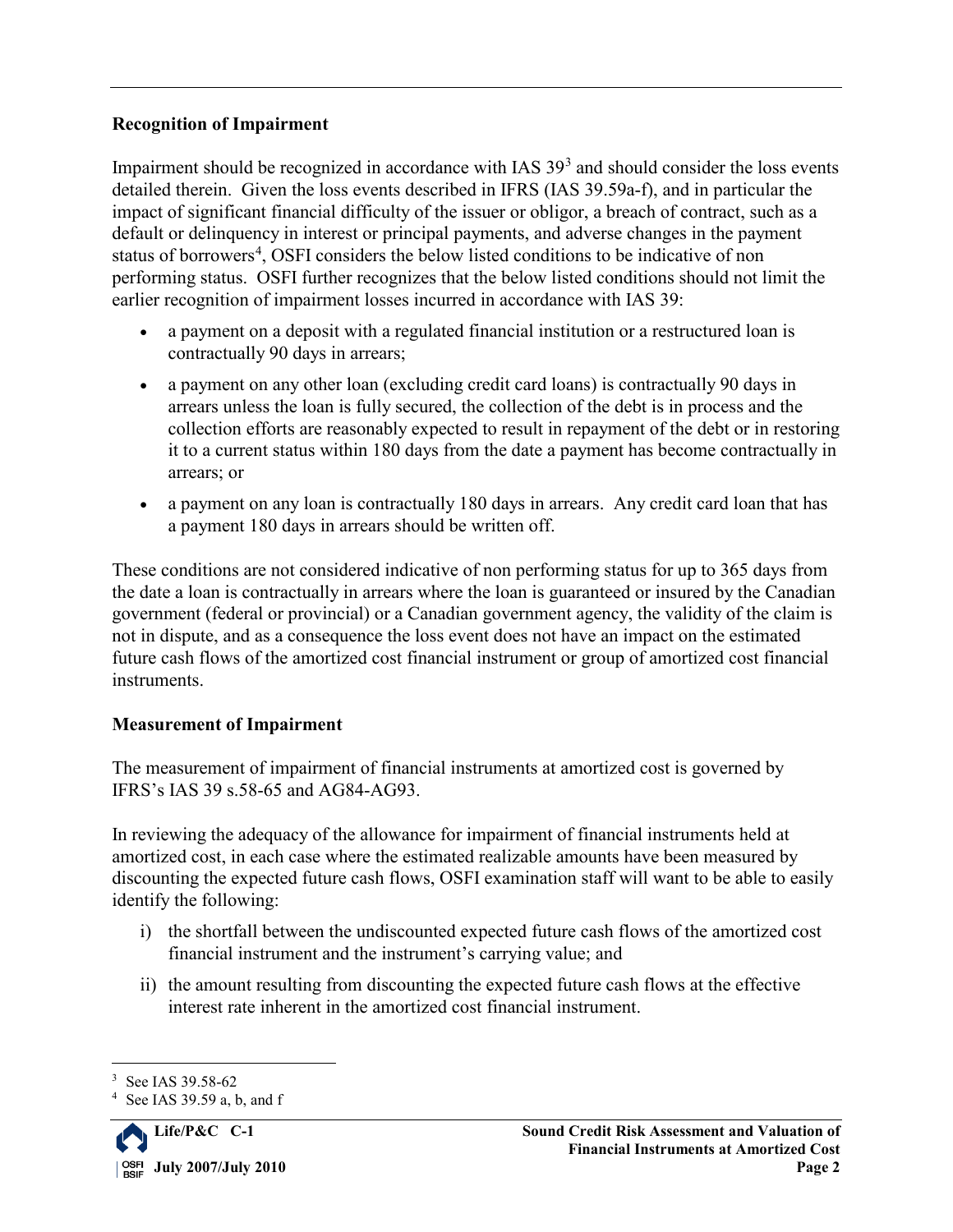In addition, OSFI examination staff may elect to obtain information through on site examination, or through information requests, to evaluate whether:

- i. the institution's internal review function is robust and provides adequate testing and documentation of internal compliance with the institutions credit risk grading criteria;
- ii. the quality of the institution's processes and systems for identifying, classifying and monitoring and addressing amortized cost financial instruments with credit quality problems in a timely manner is adequate;
- iii. appropriate information about the credit quality of the portfolio and related allowances and provisions is provided to senior management on a regular and timely basis;
- iv. procedures used by the institution to establish allowances on individually impaired amortized cost financial instruments are prudent and take into account criteria such as updated valuation of collateral and cash flow predictions based on current assessment of economic conditions; and
- v. allowances are appropriate in relation to total credit risk exposure in the portfolio.

It is the responsibility of senior management of each institution to oversee and monitor the credit risk assessment and impairment processes. This includes ensuring the appropriateness of credit risk assessment processes and internal controls in place to determine impairments. Institutions should use consistent credit risk assessment and valuation policies and procedures from period to period and consistent measurement concepts and procedures for related items.

Please refer to OSFI's *Corporate Governance Guideline* for OSFI's expectations of institution Boards of Directors in regards to operational, business, risk and crisis management policies.

## **Income Recognition**

To maintain a complete record of write-offs and recoveries in the allowance for impairment account for financial instruments held at amortized cost, OSFI expects write-offs and recoveries related to impaired financial instruments held at amortized cost to be recorded through this account rather than being recorded directly as a charge or credit for impairment in the income statement. Write-offs and recoveries, that are charged or credited to the allowance account during an accounting period, are reflected as a charge or credit for impairment in the income statement at the end of the period when the ending balance in the allowance account is established.<sup>[5](#page-2-0)</sup>

Where subsequent payments (whether designated as interest or principal) are received on an impaired financial instrument held at amortized cost, OSFI expects this to be recorded as a reduction of the financial instruments' carrying value. When the carrying value in the amortized cost financial instrument is completely written off, the subsequent payments are credited to the allowance account. [6](#page-2-1)

<span id="page-2-1"></span><span id="page-2-0"></span><sup>6</sup> Consistent with IAS 39.65.



 <sup>5</sup> Consistent with IAS 39.63 and IAS 39.65.